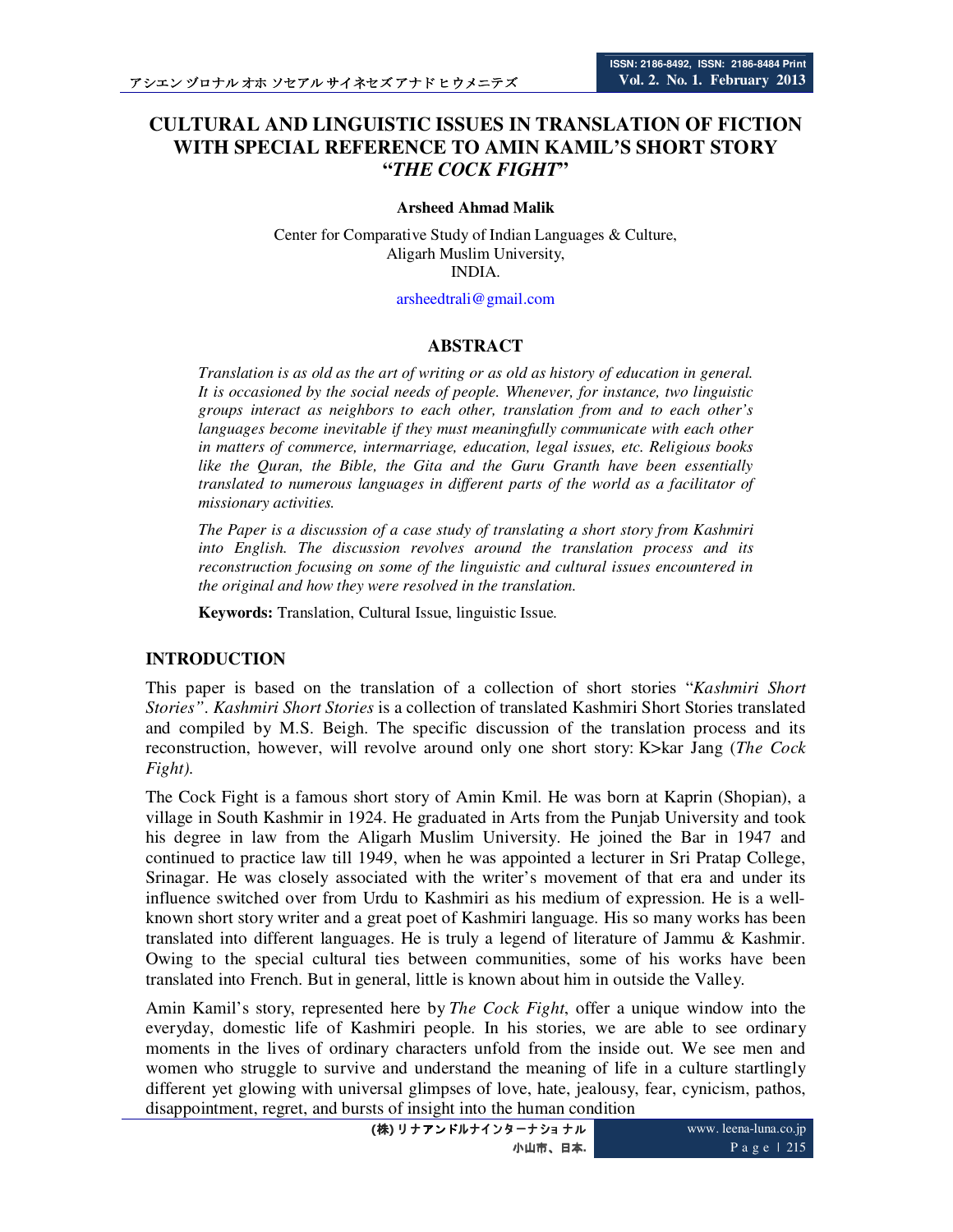### **CULTURAL ISSUES IN FICTION TRANSLATION**

The culture of every nation is considered to be an important aspect of the identity of that nation. It may be claimed that culture has a profound effect on the structure and lexicon of the language of that nation, i.e. every statement in any language has its local colour. Since different nations enjoy different cultures, it could simply be understood why the role of a translator is so crucial and transfer of a culture is so difficult. The domain of a culture is as vast as vocabulary and even more extensive than it. Because a culture word is always less context-bound than ordinary language and several cultures may be found within one language (Newmark: 1988), it is not as limited as the grammatical patterns to deal with easily.

One of the most difficult problems in translating is found in the difference between cultures. The people of a given culture look at the things from their own perspectives. Many words look like equivalents but are not. They have special connotations, or have different focuses in different cultures. For example, the culture of America, according to (Larson: 1984) focuses on working, earning money, sports; schooling and marriage while another one may not and in one language there may be a great concentration of vocabulary that has to do with farming but in another a great concentration with fishing.

Even when words seem to be synonyms from one cultural setting to another, they carry their own cultural baggage, for example, Rabassa (1984) believes that it would be difficult to maintain that the English "house" was completely synonymous with the French "maison".

Furthermore, in every culture, there will be certain actions, which will be symbolic. If the action is simply translated literally, it may result in a wrong meaning. Social relationships are also a cultural element. In some cultures people used to live with their extended families which eventually resulted in a need to address each relative. For this reason, those people have different words to refer to each relation.

Customs and traditions are parts of a culture as well. Be it a marriage, funeral or festival, the story and the significance or hidden symbolism behind it becomes a stumbling block for the translator. Beliefs and feelings change from culture to culture. While dragon is kind and protective in Chinese, it is evil in English. For mourning the English wear black, but the Chinese wear white (Newmark, 1991). So this type of custom, tradition and cultural gapes puts problems in translation process. Let we have a look on literal translation of the assigned story "The Cock Fight".

A literary translation is a device of art used to release the text from its "dependence on prior cultural knowledge" (Herzfeld, 2003). However, it is not an easy task to transplant a text steeped in one culture into another. Particularly demanding from the translator's point of view is the use of culturally specific metaphors and allusions.

### **Metaphors**

Kamil's use of metaphors or similes is sparing and the few used pose no significant problems in translation. The Kashmiri noun phrase at the end of the following quotation might not be crystal clear but it is connotative and, therefore, was literally translated:

*"Congratulations!" Jani the Skinny leaned out of her window and called to Shahmal. "When did this cock come?"* 

*Shahmal had been waiting for this call ever since the rooster was brought, and the instant it came, she struck up an attitude, lifted up her head, smoothed out the imaginary creases in her pheran and, flourishing her silver earrings, said, "My*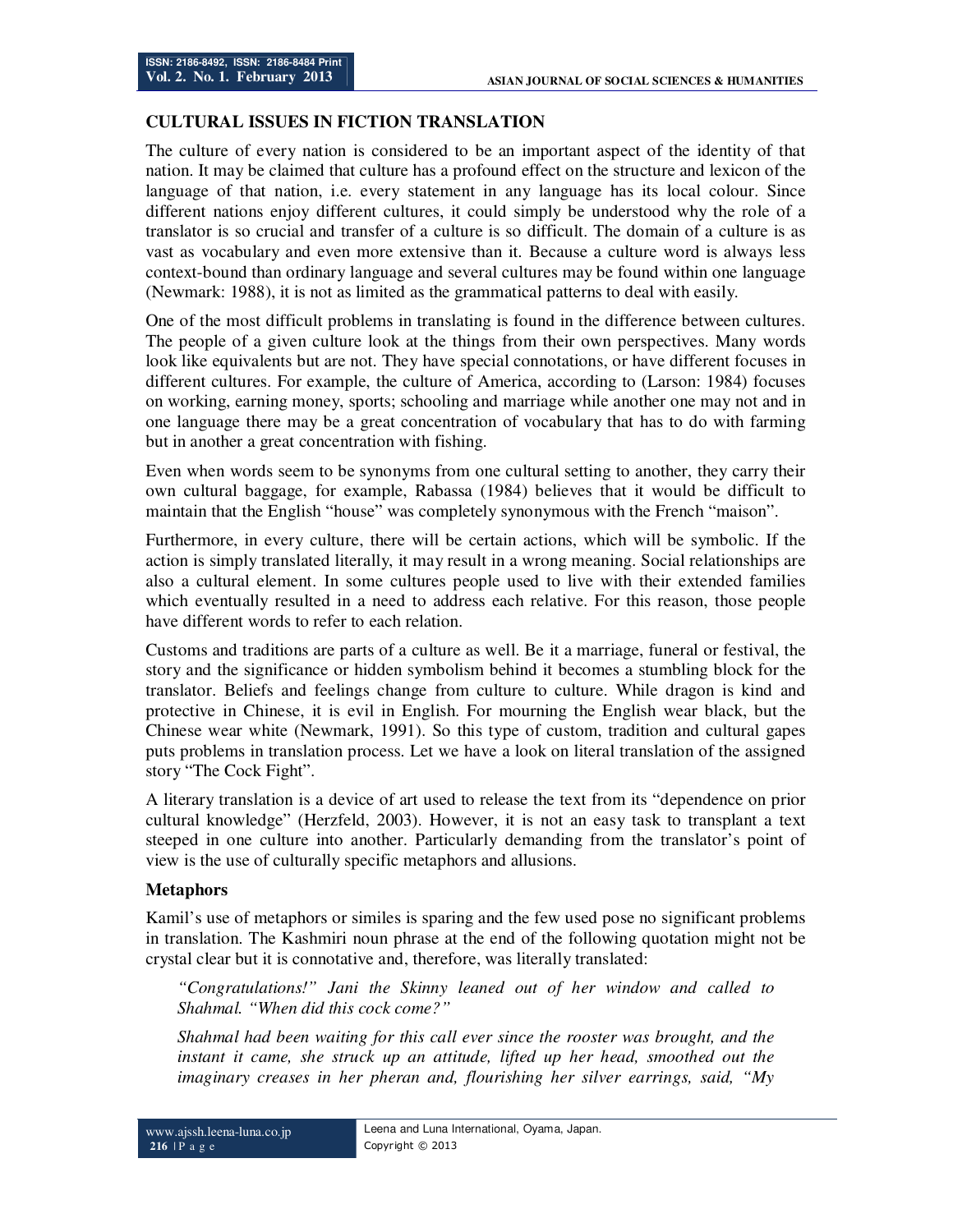*husband has just bought it. Four-and-a-half rupees he paid for it." Shahmal stressed the word 'rupees' more than her husband had done a short while back.* 

*"Must be from the countryside," Jani the Skinny expressed her opinion quite innocently. "Yes, so it seems. A good cock."* 

*"And just imagine, it is only seven months old," Shahmal fixed the age of the cock arbitrarily. "It is of a special breed, not usually brought to the town. And so expensive! Who would buy them?" After a pause she added in contemptuous tone, "People here would want only those scavenger cockerels!"* 

Other than that, Kamil's metaphorical language seems to be affected by the western idiom. And no more is this point well illustrated than in the following italicized simile from the ending of the story:

*This remark set Jani's heart on fire. She knew that she herself was the target of these contemptuous words. Flushing scarlet, she moved away from the window, crying, "I have something on the frying pan. You feed him as best you can."* 

Such transparent similes pose no problems in understanding to the western reader.

#### **Allusions**

The occurrence of allusions, however, is more challenging. Not only does the translator of Kamil have to cope with the usual linguistic difficulties of translating from such a foreign language as Kashmiri, but he also has to handle different references and allusions. In some of its parts, the text of this story is interspersed with diverse references from Vadic and Budda Scriptures.

Religious elements, myths and the like are major components of any culture as well. They present major obstacles in translating a text. There are crucial issues, which demand the translator's full attention. Nida and Taber (1982:178) elaborates on this difference as" In America, jokes from the pulpit are usually acceptable in fact, some of the best preachers regularly elicit laughs from their congregations, but in Europe similar language in the pulpit would generally be regarded as at least inappropriate if not decidedly uncouth."

The following excerpts illustrate this point:

*"Didn't you hear? The cock. He is crowing now. At the fall of the night!" Shahmal's voice was a wail. "What a creature of ill-omen to bring home!"* 

*"Crowing?" Ghulam Khan puckered up his face. "What then? Are we to wake up for the Ramadan fast that the timing might delude us?"* 

*"See what nonsense he talks!" Shahmal retorted angrily. "Get up quickly and kill him. Don't you know that a cock who crows at the fall of the night should be killed immediately? It is a creature of ill-omen."* 

In this excerpt, there is more than one allusion. The reference to demons possessing human bodies is almost a universal superstitious belief shared in many cultures and is in no need of explanation.

*"You should buy a cock of your own, do you hear? You welcome him on certain occasions, do you not? Yet the loss of a few grains of rice pinches you."* 

The cultural reference to a husband buying pottery and rabbits slaughtered and live as gifts to his wife are indicators of the local culture. Keeping this reference adds foreign zing fidelity and gives the original flavor of a different culture. The reference does not need a footnote,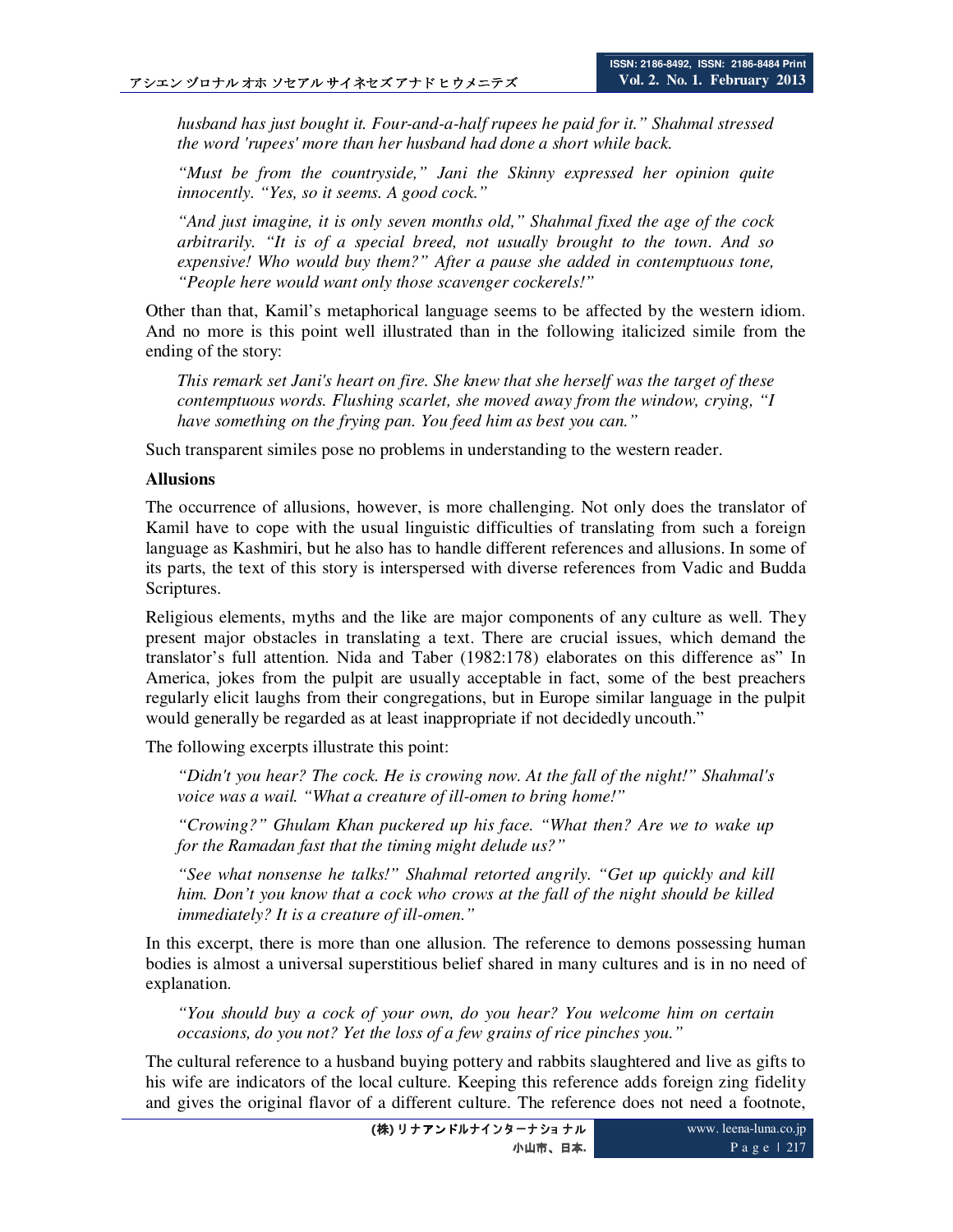however, since it is clear from the contextual surroundings. The second reference is to the custom of some women in the Middle East who beat their cheeks and thighs as an ultimate sign of sadness when they are mourning their dead. The bracketed note was inserted in the text to ensure that the significance of this humiliating act on the part of the wife is not lost to the western reader.

## **LINGUISTIC ISSUE IN FICTION TRANSLATION**

### **Narrative Style**

Realism and attention to details in simple stark style characterize most of Kamil's stories and this aspect poses no problems to the translator. In some of his stories, however, Kamil is more experimental in his use of literary styles. *A Cock Fight,* for example, stylistically makes use of free direct style as a narrative technique. Congruent with this narrative style, Kamil probes into the character's multifarious thoughts and feelings without paying much attention to a narrative sequence since the emphasis is not so much on the external events as it is on the character's thought-events at a single moment. Particularly challenging from the translation point of view is handling the extensive use of free direct speech merged with the narration without any overt indication by a reporting clause or a switch to indirect speech. The following quote illustrates this point:

*She was up on her feet. She even forgot to wash her Pheran* (A dress wear in winter. It looks like Apron)

 *Which had been spoiled by her six-month-old baby. She felt as if she had found a treasure and cried to her husband instantly, "So you have brought it! I was apprehensive that you would come empty-handed even today".* 

*"With this decision, she chanced to look at her husband's face. He seemed indescribably handsome and a flush came to her face. She slid her elbow away and*  was laying her head on the pillow when there was a sudden crowing from the pen. *"Cock-a-doodle-doo ...!" Shahmal was stunned. She raised her head and listened intently, thinking that perhaps it was her fancy playing tricks on her. But there was another unmistakable crowing: "Cock-a-doodle-doo . . . !" And Shahmal felt as if her neck had been twisted and broken".* 

Here we have a descriptive sentence prefaced by the narrator's third person pronoun 'she' whereas the next exclamatory statement can be an expression of the character's consciousness or a commentary on this consciousness. The following question, however, starts with the first person possessive *"Cock-a-doodle-doo ...! Or you"* in an exclamation phrase, an indication that the utterance represents the subjectivity of the narrated subject. In other words, two different subjects of consciousness are present at the same time, but how do we know whose perspective or subjectivity is represented at a specific point in the discourse? This is a question that the translator of this literary style has to face throughout the story.

The translation of this kind of literary style has to pay particular attention to certain linguistic uses. For example proximal deictic adverbs and demonstratives such as *now, here, there, this, these*, etc. invites the inference of a speaking subjectivity. Other features like the use of thirdperson pronouns and past tense suggest the presence of another voice (Wright, 1995). Kamil relays some of the subjective impressions of his nameless character through the consciousness of that character, and, at the same time by using the latter features, he manages to maintain the narrator's perspective. Here is another example that illustrates this interaction or tension between the two perspectives: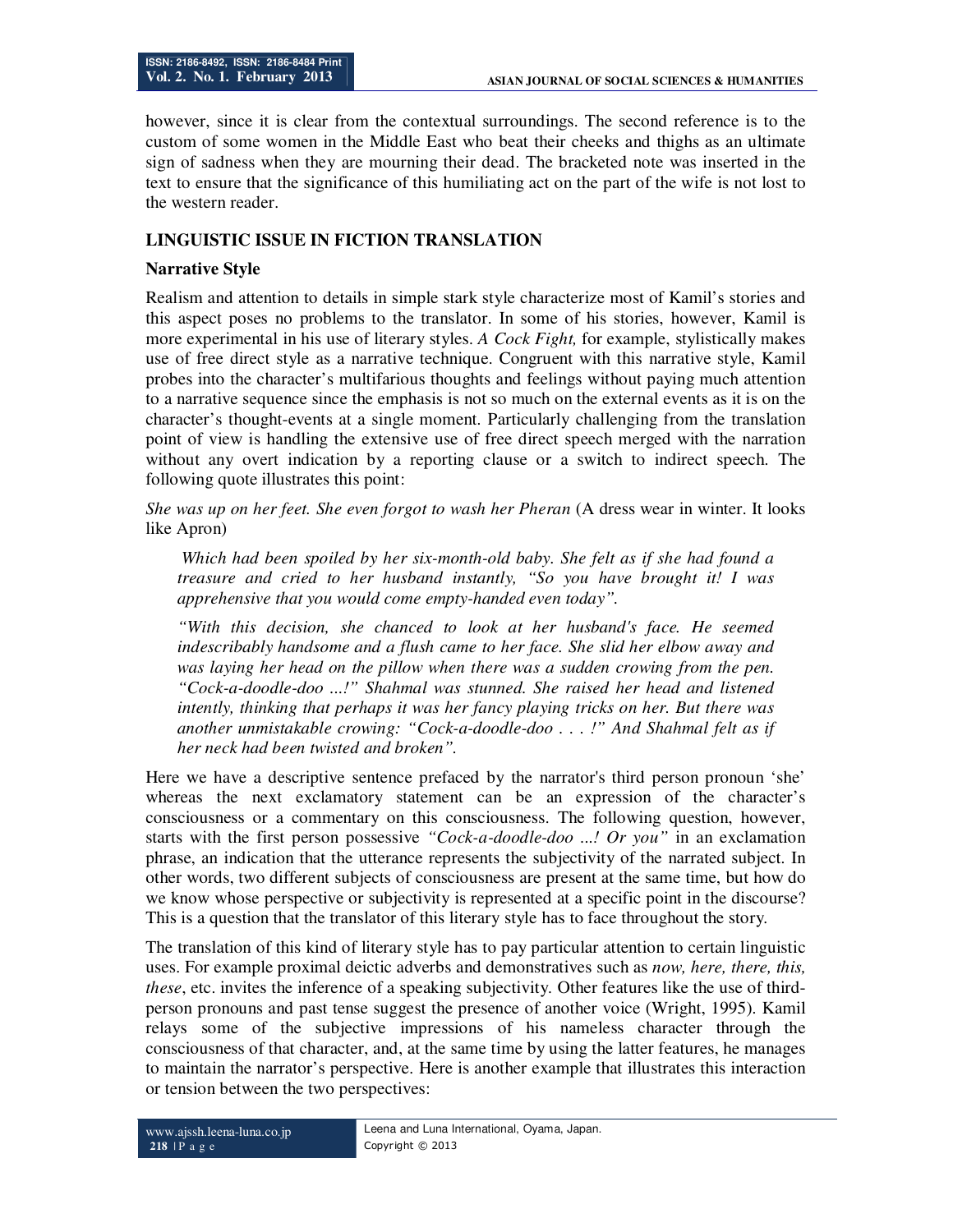*She wished the cock would choke and be stricken dumb, so that Jani the Skinny would not hear him and be glued to the window. Instead of shooing him away, she picked up a lump of earth and threw it angrily at the cock, aiming at his head. It missed him, but he was startled and started crowing loudly and Jani the Skinny leaned out of her window.* 

The initial narrator's stance is indicated by the use of the third person pronoun at first descriptive. In the following Kashmiri part, this presence is dominated by the character's perspective, at least in terms of the explicit features of narration. The passage, then, can be understood as expressing the narrated subject consciousness. However, the experience is not just narrated but also mediated by the narrator's didactic and intrusive presence. As typical in this style, in many parts of the story the author portrays the subjectivity of his character from the vantage perspective of the reporting narrator and, through a process of empathy, identifies himself with the character (Brinton, 1995).

### **Semantic Prosody**

Another area of sensitivity in the translation of this story is semantic or discourse prosody (Baker, 2000; Stubbs, 2001). This is the aura of meaning acquired by a lexical item "through its repeated association with other items in the language (Baker) or "a feature which extends over more than one unit in a linear string" (Stubbs). The pivotal word *Cock* in the translated story for example occurs so many times and interacts with a number of different mainly positive collocates. By looking at the textual environment of this word, however, we find that the author skillfully conveys a negative attitude towards its content by infusing it with irony and casting doubt on its traditionally pleasant connotations. Examples:

*The hens ran away, clucking loudly. They knew for whom Shahmal's reproof was intended. Why, otherwise, would they have run for their lives? But, at a safe distance, they still pecked nervously at the stray grains of rice scattered around the Cock.* 

The overall effect is that the idea of the nest is a mythical construct that people tenaciously believe in when they know that it is not true. The challenge of the translation here is to capture the tone, the discourse coherence and the attitudinal meaning served by this semantic prosody.

### **Syntax and Punctuation**

Kamil's use of Standard Kashmiri throughout his stories is a feature of his writing that facilitates the task of the translator. In spite of the standard Kashmiri prose style; however, he could be a quirky writer especially in the areas of syntax and punctuation.

The original literal arrangement of the clausal elements in the opening of the story reads as follows:

*She was up on her feet. She even forgot to wash her pheran which had been spoiled by her six-month-old baby. She felt as if she had found a treasure and cried to her husband instantly.* 

*Shahmal had been waiting for this call ever since the rooster was brought, and the*  instant it came, she struck up an attitude, lifted up her head, smoothed out the *imaginary creases in her pheran and, flourishing her silver earrings, said, "My husband has just bought it. Four-and-a-half rupees he paid for it." Shahmal stressed the word 'rupees' more than her husband had done a short while back.*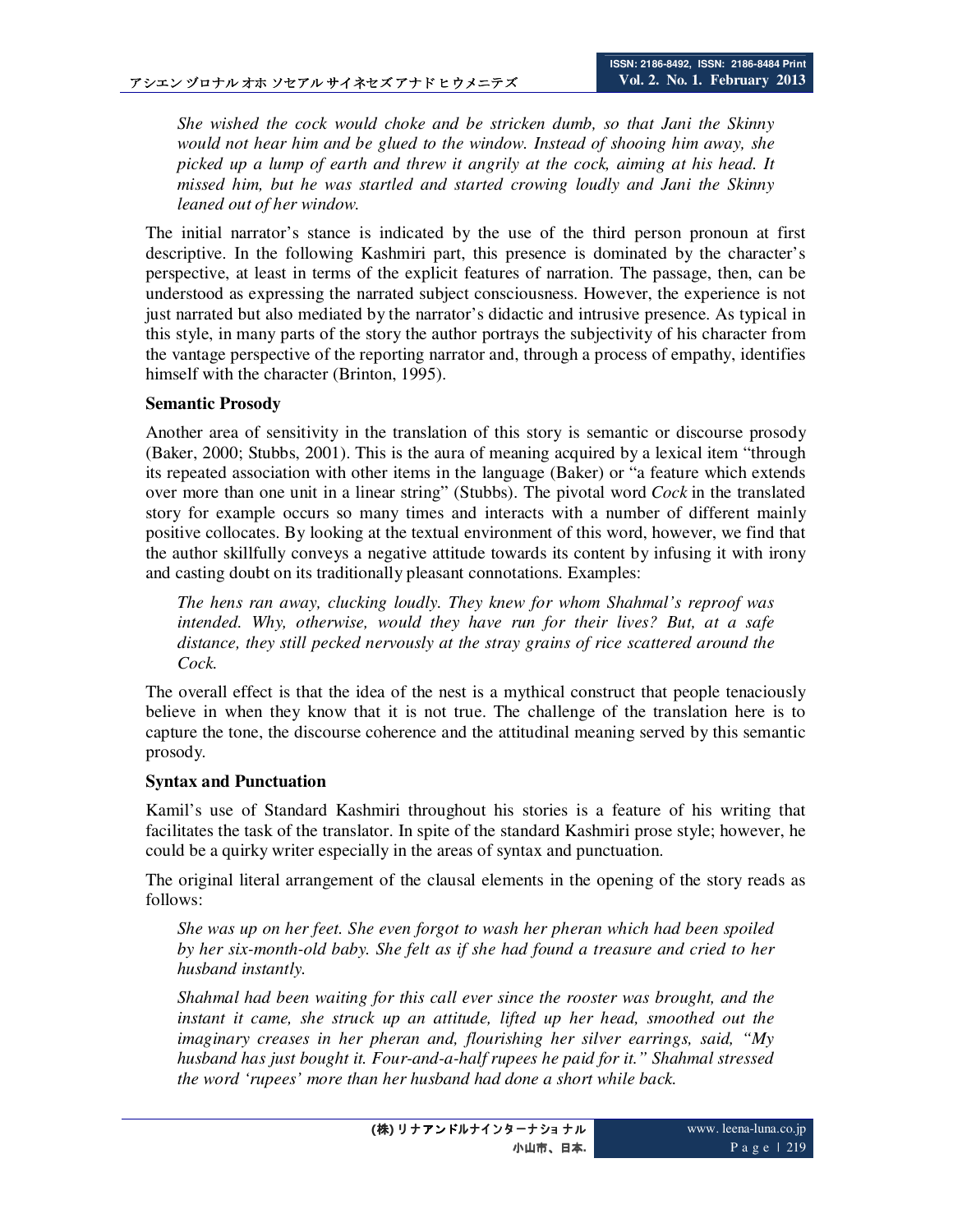*"Must be from the countryside," Jani the Skinny expressed her opinion quite innocently. "Yes, so it seems. A good cock."* 

*"And just imagine, it is only seven months old," Shahmal fixed the age of the cock arbitrarily. "It is of a special breed, not usually brought to the town. And so expensive! Who would buy them?" After a pause she added in contemptuous tone, "People here would want only those scavenger cockerels!"* 

In many cases, for the sake of clarity, I needed to shorten and simplify without sacrificing the deliberately repetitive quality of the style. At different places in the story, moreover, there was a need to sacrifice some stylistic idiosyncrasies since these peculiarities were sometimes hard to preserve. Calquing too reverently or following the distinctive syntax too closely would impede comprehensibility and yield unidiomatic results.

Another challenging task is the less standardized and more fluid nature of Kashmiri punctuation compared to English. The uses of commas, periods, and paragraphing in Kashmiri are more subject to the writer's discretion and do not necessarily have a one-to-one relationship with English. Moreover, a series of question marks and a combination of a question mark and an exclamation point is possible in Kashmiri to produce a dramatic effect. These conventions, or lack thereof, are capitalized on in Kamil's writing but they were normalized in the English translation so as not to violate the norms of the target language.

## **CONCLUSION**

The language is a country culture carrier, reflects this country's material culture, religious belief, manners and customs and so on. The language is different, the thinking mode, the behaviour way as well as the language expression way is also different. This shows that the translation is not as simple as it is not only doing language, in which it stresses culture in the story, Cultural reconstruction. Cultural reconstruction or Cultural translation falls naturally in the same areas of language which are to be mastered by anyone who seeks the title of a "translator", i.e. vocabulary, writing, grammar etc. So, lack of ability in this area causes inevitable errors, which change the efforts of a translator to something meaningless or ridiculous. Thus, It is a great challenge dealing with a language that has a different feel and nuance embedded more in culture than in literal meaning, but I hope that this reconstruction of the translation process sheds some light on some of the linguistic and cultural issues that might be encountered in literary translation in general and from Kashmiri into English in particular.